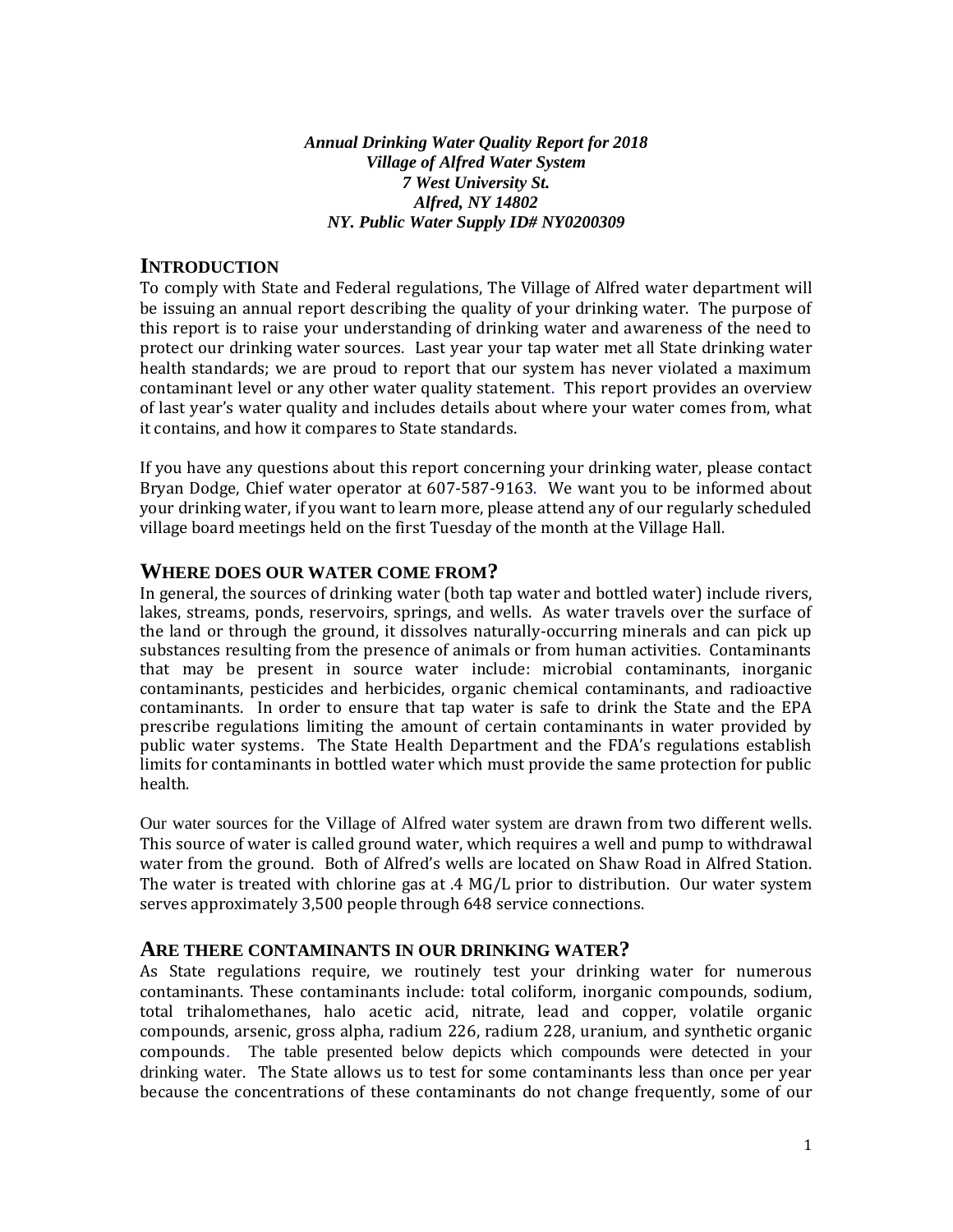data, though representative, is more than one year old.

Please note that all drinking water, (including bottled drinking water) may be reasonably expected to contain at least small amounts of some contaminants. The presence of contaminants does not necessarily indicate that water poses a health risk. More information about contaminants and potential health effects can be obtained by calling the EPA's Safe Drinking Water Hotline (800-426-4791) or the Allegany County Health Department at 585-268-9250

| Table of Detected Contaminants from Well #1 |                            |                   |                                                  |                            |                |                                                  |                                                                                                                           |  |
|---------------------------------------------|----------------------------|-------------------|--------------------------------------------------|----------------------------|----------------|--------------------------------------------------|---------------------------------------------------------------------------------------------------------------------------|--|
| <b>Contaminant</b>                          | <b>Violation</b><br>Yes/No | Date Of<br>Sample | Level<br><b>Detected</b><br>(average)<br>(Range) | Unit<br><b>Measurement</b> | <b>MCLG</b>    | <b>Regulatory</b><br>limit<br>(MCL,TT, or<br>AL) | Likely source of<br>Contamination                                                                                         |  |
| Sodium*                                     | <b>No</b>                  | 8/29/2018         | 69.5                                             | MG/L                       | N/A            | 1.02                                             | Naturally<br>occurring, road<br>salt, water<br>softeners.                                                                 |  |
| Nitrate                                     | <b>No</b>                  | 8/29/2018         | .974                                             | MG/L                       | 10             | 0.0500                                           | Run off of<br>fertilizer use;<br>leaching from<br>septic tanks,<br>sewage; animal<br>waste, erosion of<br>natural deposit |  |
| <b>Barium</b>                               | <b>No</b>                  | 8/19/2015         | 0.110                                            | MG/L                       | $\overline{2}$ | $\overline{2}$                                   | Dischage of<br>drilling waste;<br>Discharge from<br>metal refiners,<br>erosion of natural<br>deposits                     |  |
| Gross Alpha                                 | No                         | 09/25/2013        | 1.13                                             | pCI/L                      | 15             | 15                                               | Erosion of natural<br>deposits.                                                                                           |  |
| Radium-226                                  | <b>No</b>                  | 09/25/2013        | 0.36                                             | pCI/L                      | 15             | 15                                               | Erosion of natural<br>deposits.                                                                                           |  |
| Radium-228                                  | No                         | 09/25/2013        | 1.05                                             | pCi/L                      | 15             | 15                                               | Erosion of natural<br>deposits.                                                                                           |  |
| Uranium                                     | No                         | 0925/2013         | 0.44                                             | pCi/L                      | 30             | 30                                               | Erosion of natural<br>deposits.                                                                                           |  |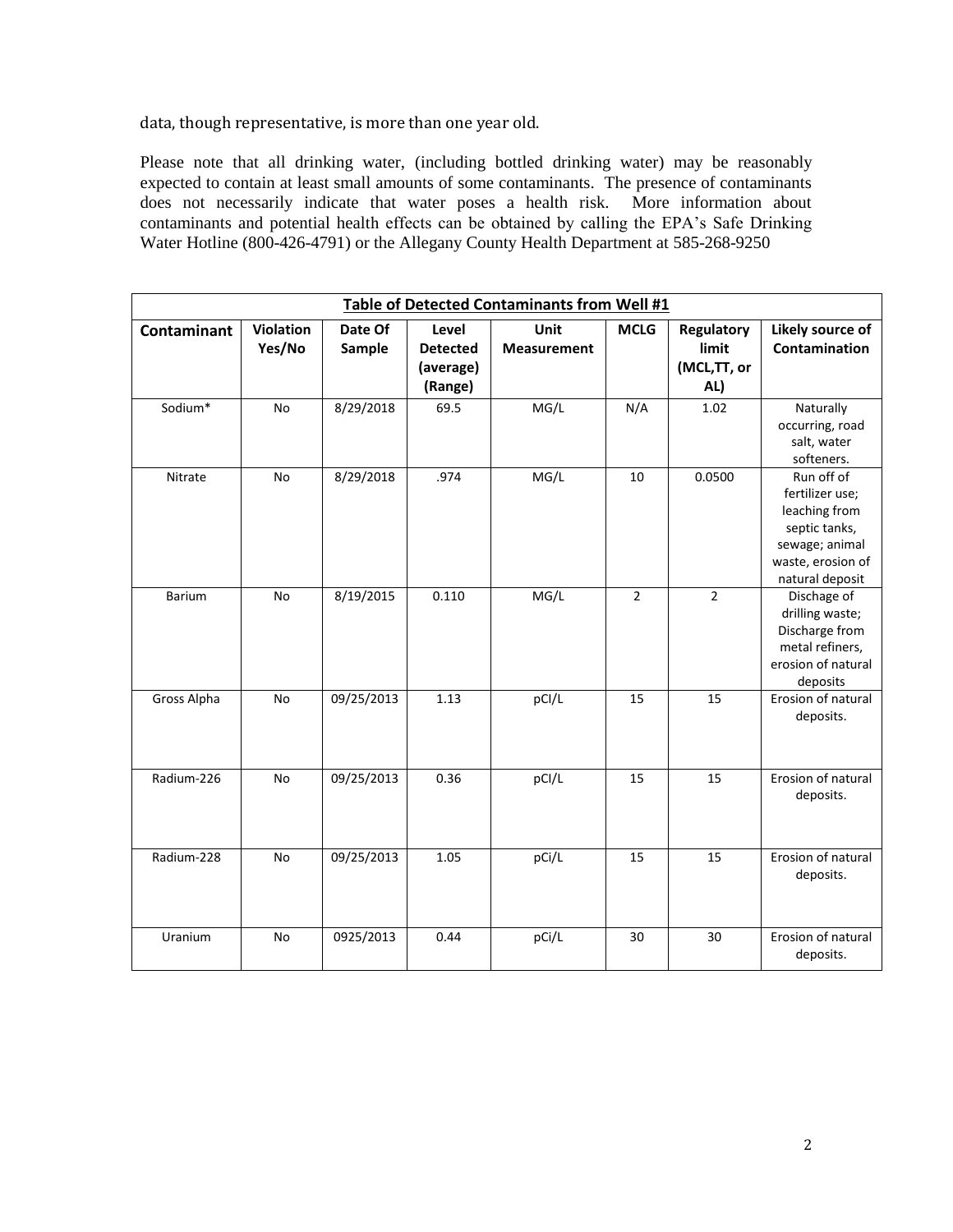| <b>Table of Detected Contaminants from Well #2</b> |                     |                   |                                                  |                            |                |                                                 |                                                                                                                           |  |
|----------------------------------------------------|---------------------|-------------------|--------------------------------------------------|----------------------------|----------------|-------------------------------------------------|---------------------------------------------------------------------------------------------------------------------------|--|
| Contaminant                                        | Violation<br>Yes/no | Date Of<br>Sample | Level<br><b>Detected</b><br>(average)<br>(Range) | Unit<br><b>Measurement</b> | <b>MCLG</b>    | <b>Regulatory</b><br>limit<br>(MCL,TT, or<br>AL | Likely source of<br>Contamination                                                                                         |  |
| Sodium*                                            | No                  | 8/29/2018         | 183                                              | MG/L                       | N/A            | 1.02                                            | Naturally<br>occurring, road<br>salt, water<br>softeners.                                                                 |  |
| Nitrate                                            | No                  | 8/29/2018         | 1.26                                             | MG/L                       | 10             | 0.0500                                          | Run off of<br>fertilizer use;<br>leaching from<br>septic tanks,<br>sewage; animal<br>waste, erosion of<br>natural deposit |  |
| Barium                                             | <b>No</b>           | 8/19/2015         | 0.130                                            | MG/L                       | $\overline{2}$ | $\overline{2}$                                  | Dischage of<br>drilling waste;<br>Discharge from<br>metal refiners,<br>erosion of natural<br>deposits                     |  |
| Gross Alpha                                        | No                  | 09/25/2013        | 5.36                                             | pCI/L                      | 15             | 15                                              | Erosion of natural<br>deposits.                                                                                           |  |
| Radium-226                                         | No                  | 09/25/2013        | 0.26                                             | pCI/L                      | 15             | 15                                              | Erosion of natural<br>deposits.                                                                                           |  |
| Radium-228                                         | No                  | 09/25/2013        | 0.94                                             | pCi/L                      | 15             | 15                                              | Erosion of natural<br>deposits.                                                                                           |  |
| Uranium                                            | No                  | 0925/2013         | 0.40                                             | pCi/L                      | 30             | 30                                              | Erosion of natural<br>deposits.                                                                                           |  |

\* Water containing more than 20 mg/l of sodium should not be used for drinking by people on severely restricted sodium diets. Water containing more than 270 mg/l of sodium should not be used for drinking by people on moderately restricted sodium diets.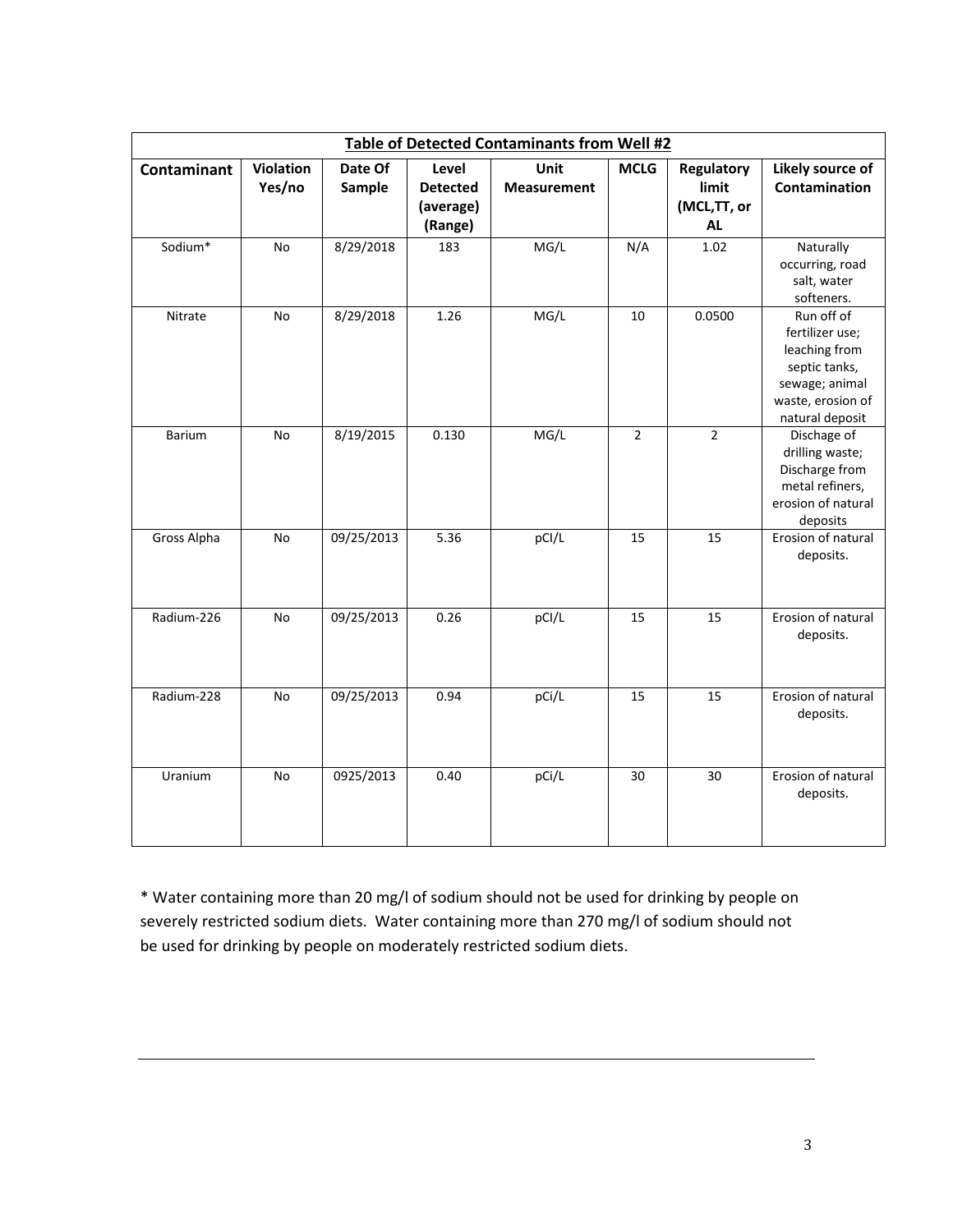| <b>Table of Detected Contaminants from Lead and Copper</b> |                            |                   |                                                  |                     |             |                     |                                                                                    |  |
|------------------------------------------------------------|----------------------------|-------------------|--------------------------------------------------|---------------------|-------------|---------------------|------------------------------------------------------------------------------------|--|
| Contaminant                                                | <b>Violation</b><br>Yes/No | Date of<br>sample | Level<br><b>Detected</b><br>(Average)<br>(Range) | Unit<br>measurement | <b>MCLG</b> | Regulatory<br>limit | Likely source of<br>contamination                                                  |  |
| Lead                                                       | No                         | 08/23/20<br>17    | 0.0073                                           | MG/L                | $\theta$    | AL 0.015            | Corrosion of<br>household<br>plumbing<br>system; Erosion<br>of natural<br>deposits |  |
| Copper                                                     | No                         | 08/23/20<br>17    | 0.155                                            | MG/L                | 1.3         | AL 1.3              | Corrosion of<br>galvanized pipes;<br>Leaching from<br>wood<br>preservatives.       |  |

(If present, elevated levels of lead can be serious health problem, especially for pregnant women, infants, and young children. It is possible that lead levels at your home may be higher than at other homes in the community as a result of materials used in your home's plumbing. Village of Alfred is responsible for providing high quality drinking water, but cannot control the variety of materials used in plumbing components. When your water has been sitting for several hours, you can minimize the potential for lead exposure by flushing your tap for 30 seconds to 2 minutes before using water for drinking or cooking. If you are concerned about lead in your water, you may wish to have your water tested. Information on lead in drinking water, testing methods, and steps you can take to minimize exposure is available from the Safe Drinking Water Hotline (1-800-426-4791) or at http://www.epa.gov/safewater/lead.)

#### \*ALL ORGANICS ARE THE DETECTION LIMIT DO NOT NEED TO BE REPORTED

1 – The level presented represents the 90th percentile of the 20 sites tested. A percentile is a value on a scale of 100 that indicates the percent of a distribution that is equal to or below it. The range of detection for Lead was  $0.0011$  mg/l to  $0.0131$  mg/l. The  $90<sup>th</sup>$  percentile is equal to or greater than 90% of the copper values detected at your water system. The range of detection for Copper was 0.028 mg/l to 0.231 mg/l. The action level for both Lead and Copper were not exceeded.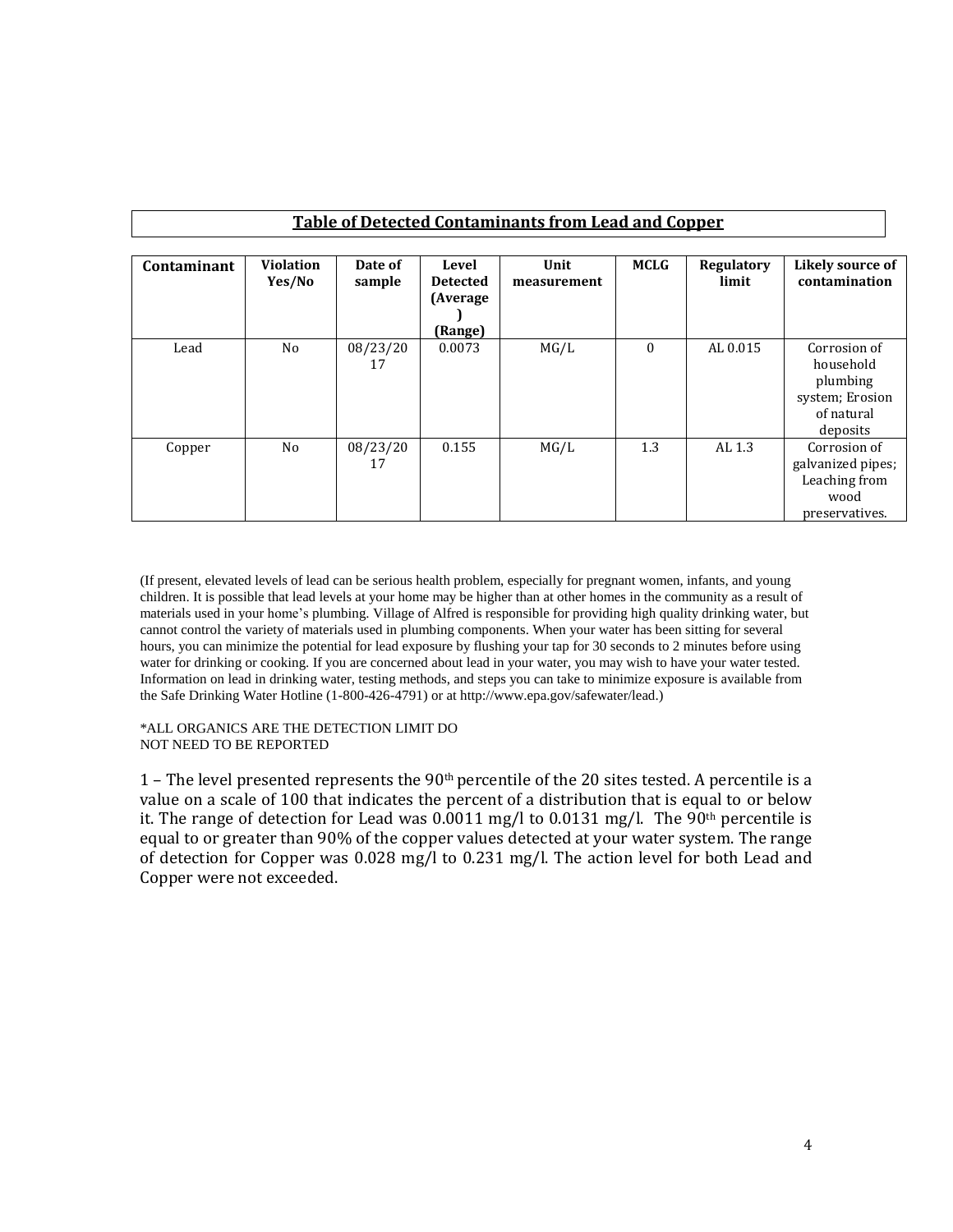| <b>Table of Detected Contaminants</b>   |                                    |                   |                                                 |                                |             |                                         |                                                                                                                                                                             |  |
|-----------------------------------------|------------------------------------|-------------------|-------------------------------------------------|--------------------------------|-------------|-----------------------------------------|-----------------------------------------------------------------------------------------------------------------------------------------------------------------------------|--|
| Contaminant                             | Violati<br>on<br>Yes/N<br>$\bf{0}$ | Date of<br>Sample | Level<br><b>Detected</b><br>(Average<br>(Range) | Unit<br><b>Measure</b><br>ment | <b>MCLG</b> | Regulatory<br>limit (MCL,<br>TT, or AL) | <b>Likely source</b><br>of<br>contaminatio<br>$\mathbf n$                                                                                                                   |  |
| <b>Total Trihalomethanes</b>            | No                                 | 08/29/2018        | 3.05                                            | Ug/l                           | 80.0        | 2.00                                    | By-product od<br>drinking<br>water<br>chlorination<br>needed to kill<br>harmful<br>organisms.<br>TTHMs are<br>formed when<br>source water<br>contains<br>organic<br>matter. |  |
| <b>Total Haloacetic Acids</b><br>(HAA5) | No                                 | 08/29/2018        | 1.2                                             | Ug/l                           | 60.0        | 0.50                                    | By-product of<br>drinking<br>water<br>chlorination<br>needed to kill<br>harmful<br>organisms.                                                                               |  |

*Maximum Residual Disinfectant Level (MRDL).:* The highest level of a disinfectant allowed in drinking water. There is convincing evidence that addition of disinfectant is necessary for control of microbial contaminants.

*Maximum Residual Disinfectant Level Goal (MRDLG).:* The Level of a drinking water disinfectant below which there is no known or expected risk to health. MRDLGs do not reflect the benefits of the use of disinfectants to control microbial contamination.

**Maximum Contaminant Level** (MCL): The highest level of a contaminant that is allowed in drinking water. MCLs are set as close to the MCLGs as feasible.

*Maximum Contaminant Level Goal* (MCLG): The level of a contaminant in drinking water below which there is no known or expected risk to health. MCLGs allow for a margin of safety.

Action Level (AL): The concentration of a contaminant which, if exceeded, triggers treatment or other requirements which a water system must follow..

*Milligrams per liter* (mg/l): Corresponds to one part of liquid in one million parts of liquid (parts per million - ppm).

*Micrograms per liter* (ug/l): Corresponds to one part of liquid in one billion parts of liquid (parts per billion - ppb).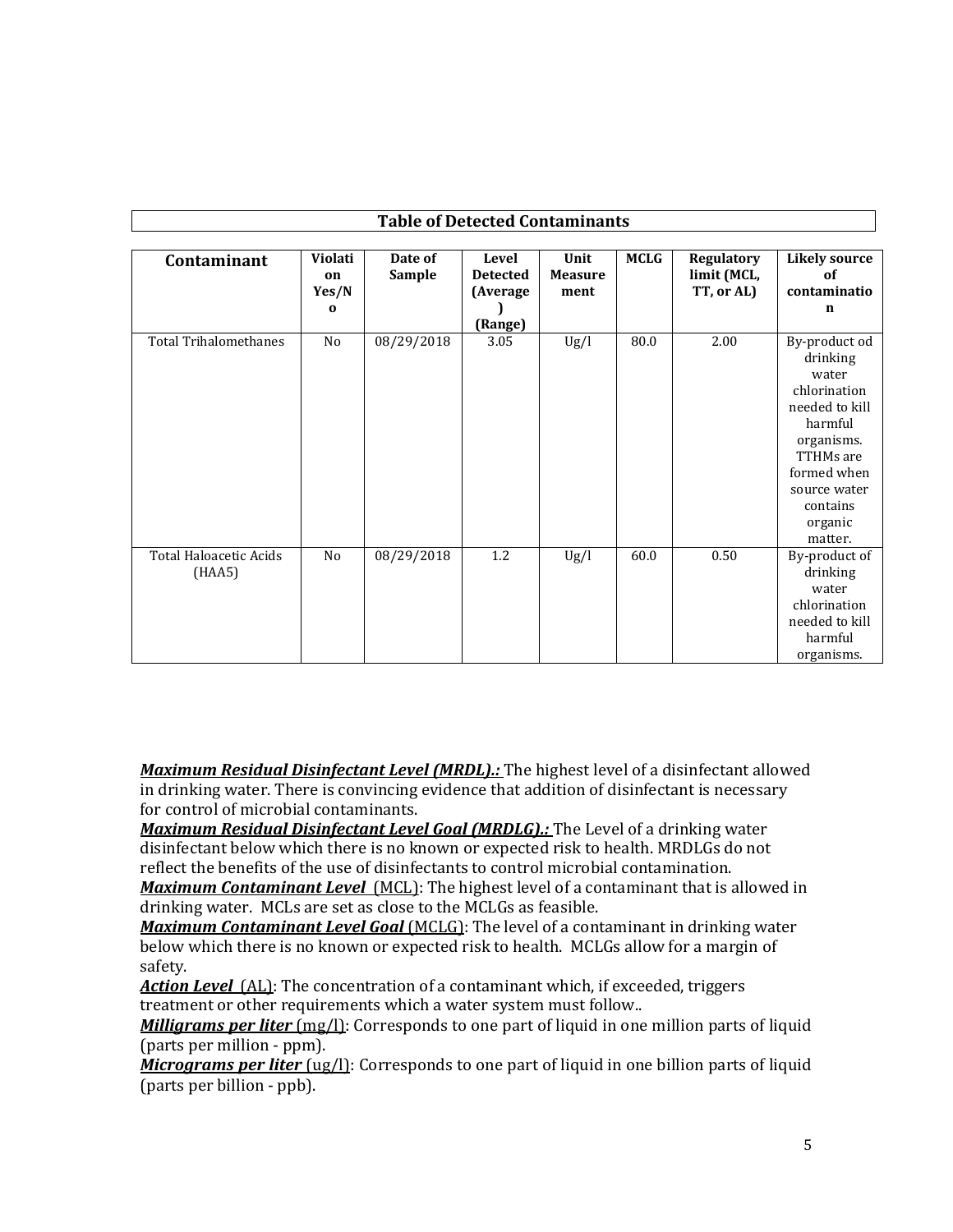### **WHAT DOES THIS INFORMATION MEAN?**

We have learned through testing that some contaminants have been detected; however, these contaminants were detected below the level allowable by the State. We are required to monitor your drinking water for specific contaminants on a regular basis. Results of regular monitoring are an indicator or whether or not your drinking water meets health standards. During 2018, we did not monitor for Principal Inorganic Compounds which is a violation, and therefore cannot be sure of the quality of your drinking water during that time. We will be sampling for those compounds during 2019, which will insure the quality of your drinking water is being monitored.

## **Do I Need to Take Special Precautions?**

Although our drinking water met or exceeded state and federal regulations, some people may be more vulnerable to disease causing microorganisms or pathogens in drinking water than the general population. Immuno-compromised persons such as persons with cancer undergoing chemotherapy, persons who have undergone organ transplants, people with HIV/AIDS or other immune system disorders, some elderly, and infants can be particularly at risk from infections. These people should seek advice from their health care provider about their drinking water. EPA/CDC guidelines on appropriate means to lessen the risk of infection by Cryptosporidium, Giardia and other microbial pathogens are available from the Safe Drinking Water Hotline (800- 426-4791).

# **WHY SAVE WATER AND HOW TO AVOID WASTING IT?**

Although our system has an adequate amount of water to meet present and future demands, there are a number of reasons why it is important to conserve water:

- Saving water saves energy and some of the costs associated with both of these necessities of life
- Saving water reduces the cost of energy required to pump water and the need to construct costly new wells, pumping systems and water towers; and
- Saving water lessens the strain on the water system during a dry spell or drought, helping to avoid severe water use restrictions so that essential fire fighting needs are met.

You can play a role in conserving water by becoming conscious of the amount of water your household is using and by looking for ways to use less whenever you can. It is not hard to conserve water, conservation tips include:

- Automatic dishwashers use 15 gallons for every cycle, regardless of how many dishes are loaded. So get a run for your money and load it to capacity.
- Turn off the tap when brushing your teeth.
- Check every faucet in your home for leaks. Just a slow drip can waste 15 to 20 gallons a day. Fix it up and you can save almost 6,000 gallons per year.
- Check your toilets for leaks by putting a few drops of food coloring in the tank, watch for a few minutes to see if the color shows up in the bowl. It is not uncommon to lose up to 100 gallons a day from one of these otherwise invisible toilet leaks. Fix it and you save more than 30,000 gallons a year.
- Use your water meter to detect hidden leaks. Simply turn off all taps and water using appliances, then check the meter after 15 minutes, if it moved, you have a leak.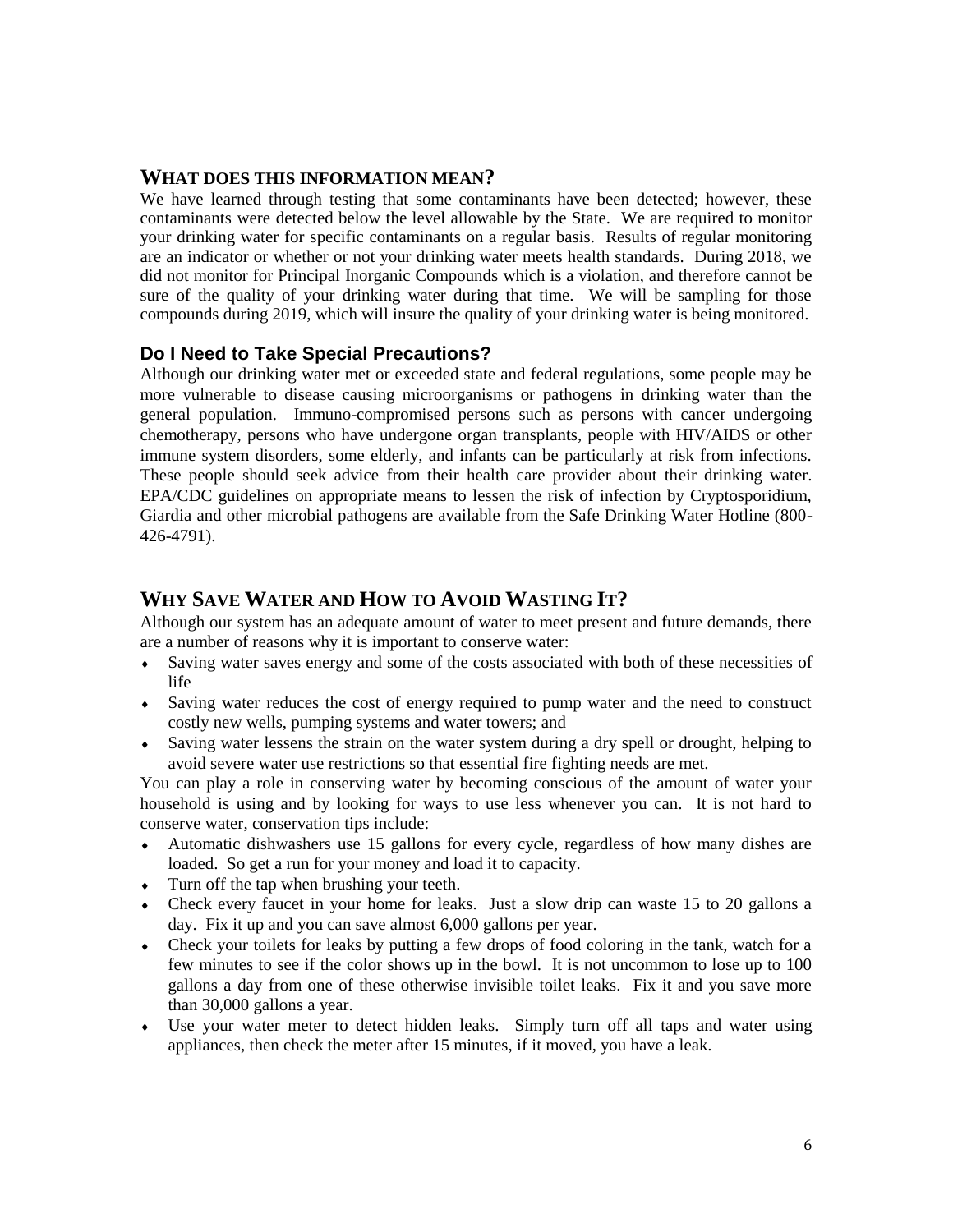# **Closing**

Thank you for allowing us to continue to provide your family with quality drinking water this year. In order to maintain a safe and dependable water supply we sometimes need to make improvements that will benefit all of our customers. The costs of these improvements may be reflected in the rate structure. Rate adjustments may be necessary in order to address these improvements. We ask that all our customers help us protect our water sources, which are the heart of our community, our way of life, and our children's future. Please call our office if you have questions.